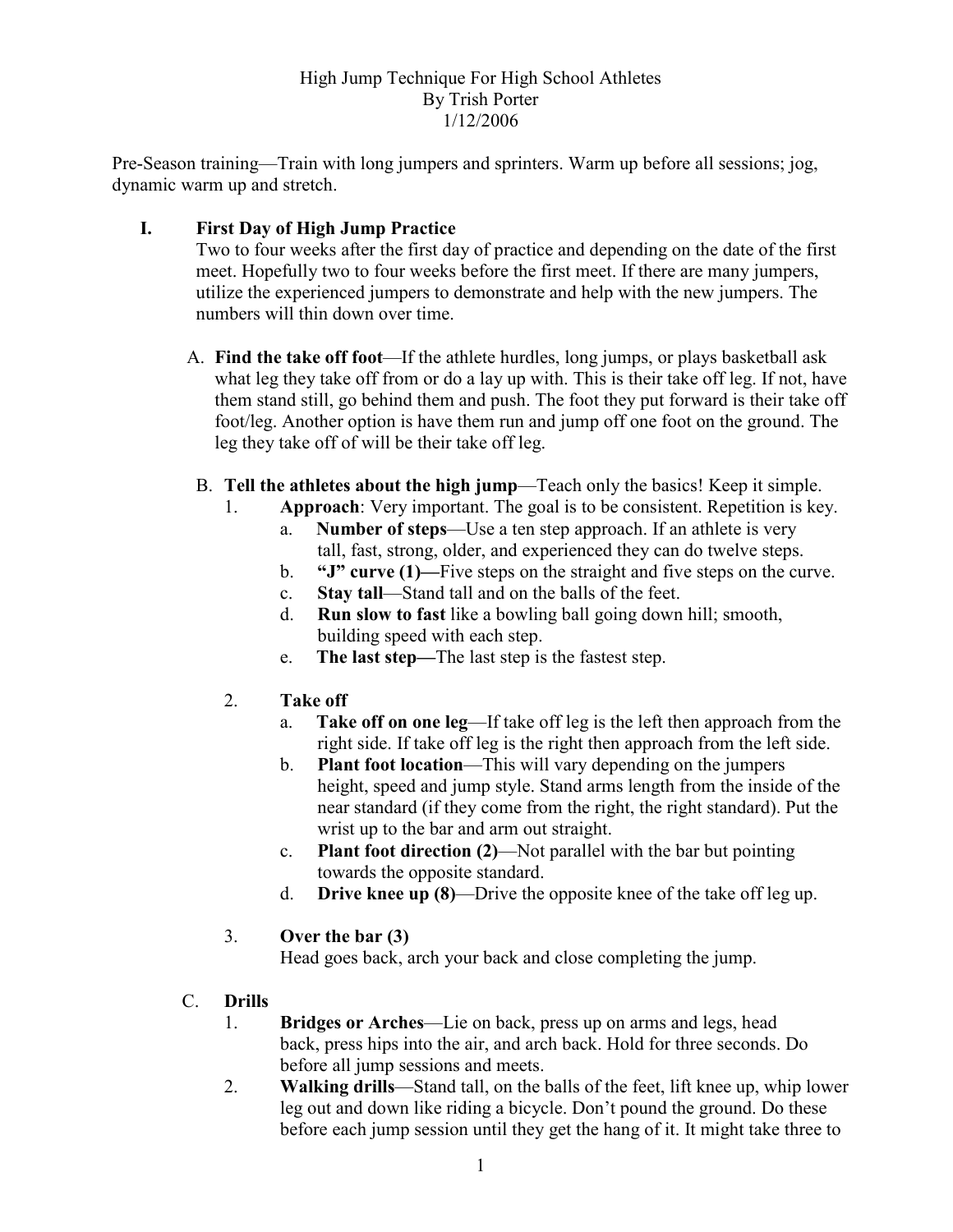four weeks. This is not easy! Incorporate arms after a session or two. Arms should be at a right angle and swing freely. Go 15-20 yards x 4 reps.

- 3. Three step pop-ups—First teach them going in a straight line then progress to going in a circle. Stand tall, take a couple of jogging steps then do the last three steps of the approach. The last three steps are on the heels; light, quick, and use the arms (keep at a right angle), popping up off the ground. Don't pound the ground or force it; it's at fifty to seventy-five percent effort. When doing the drill in a circle, lean in slightly. The sound is ba, BA, BAA(each step is quicker). Work rhythm, take off up, and light. Do three sets of five pop-ups. Switch directions and do two sets off the other leg.
- 4. Box drills(4)—Use an 18" plyometric box. This drill is about timing, mental toughness, and focus. Place the box in the center of the bar, a few to several inches away from the bar. Have them stand in the center of the box with their back to the bar, bend knees and drive arms up. Then jump up, and at the top of the height the head goes back, and the back arches; hold arch, and close. If they have trouble arching try different cue phrases: "squeeze your butt cheeks together, squeeze your shoulder blades to the pit, press hips to the sky, and pinch a quarter with your bottom." To close the jump, bring chin to the chest. Make sure the athletes don't fall back into the bar. They should concentrate on going up, pushing up with their feet and toes. Once they're proficient at this drill, have contests seeing who can jump the highest or the most over their height.

## D. Finding marks

- 1. **Placement of checkmark(5)—**Typically this should be ten to fifteen feet to the side extending from the nearest standard. The distance depends on the athlete's age, height, speed, strength, and sex. Girls max out at about twelve feet in high school. The taller, faster and stronger they are the further out the checkmark will be. Put a piece of tape to mark spot.
- 2. Distance to the start of the approach $(6)$ —To get an idea where to start, have them start from the take off point (arms length from the nearest standard), and do a reverse approach. Mark the tenth step. Double check to make sure they didn't go too wide, and make adjustments within 10'-15' from the nearest standard. Put a piece of tape to mark the start position.
- 3. Adjust Steps—Adjusting steps will be necessary in the beginning.
- 4. Measure steps(7)—After a few jump sessions measure their steps with one long tape measure-approximately 150'. Measure from the near standard, inside edge of the post holding the bar. It's important to hold the tape measure at the same place each time. Measure in a triangle starting from the post on the standard, to the side check mark, to the starting point and back to the post. It'll take three people to do this. This will insure a consistent mark each time. Keep a record of the mark and give the athlete a copy. I have them store the marks into their phone; they're never without their phones!

#### E. Run approaches

- 1. Consistency, repetition, speed, consistency, repetition, speed.
- 2. Six to twelve approaches for every jump session, and five to six at a meet.
- 3. Do not take off of the ground.
- 4. Continue the approach running away from the bar and not into the pit.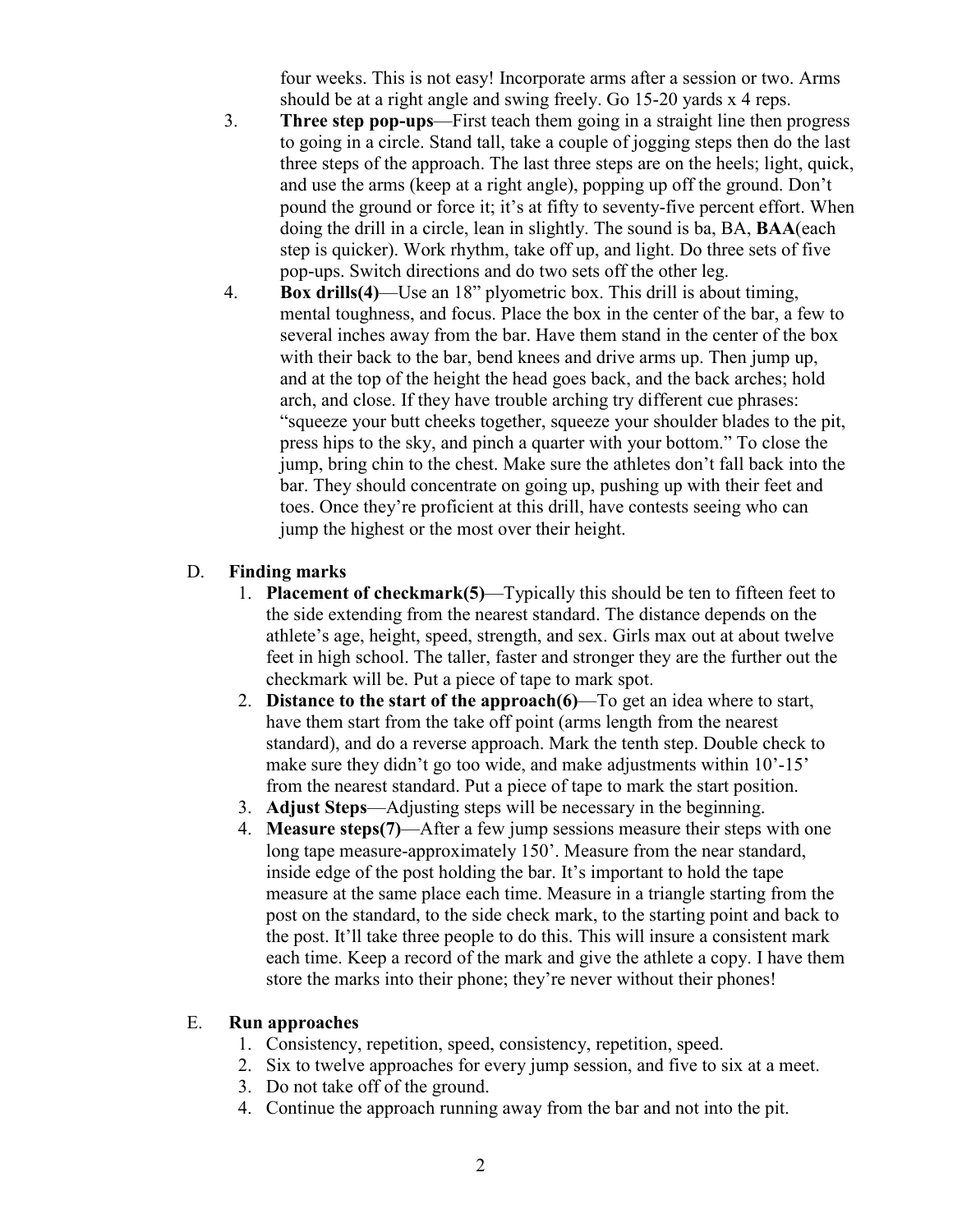5. Focus on good rhythm, slow to fast, building speed on every step, and every step progressively faster; don't slow down on the last step.

# II. Future Jump Sessions

- A. Warm up—Jog, dynamic drills, stretch, 5-6 strides, jump drills and 8-12 approaches.
- B. Short approach jumps—Five steps. Depending on when the first meet is it's best to stay on short approach jumps for several sessions but time often doesn't permit this. I prefer quality to quantity. Focus on one specific area per jump session; quick take off, punching arms up, knee drive, etc. If doing strictly short approach jumps do 12-15 repetitions. One session can be 4-6 short approach jumps and 6-8 full approach jumps, and another can be two short approach jumps and 10-12 full approach jumps.
- C. Full approach jumps—The goal is to run as fast as they can, in control, having proper body position and the strength to convert the speed into upward momentum. Begin after a few short approach sessions. Start with 6-8 jumps, then work up to 10-12 full approach jumps.

# D. Advanced technique information is in *italics*.

- 1. Approach—Very important. The goal is to be consistent with lots of repetition.
	- a. Number of steps—Use a ten step approach. If an athlete is very tall, fast, strong, older, and experienced they can do twelve steps.
	- b. "J" curve(1)—Five steps on the straight and five steps on the curve. Where to look: for the first five steps look ahead at the tape check mark 10-15' to the side, at the start of the curve, look at the top of the far standard.
	- c. Stay tall—Stand tall and on the balls of the feet. The last three steps are on the heals of the foot.
	- d. Speed—Slow to fast like a bowling ball going down hill; smooth, building speed with each step. The key is to have maximum velocity at the point of take off.
	- e. The last step—The last step is the fastest step.
- 2. Take off
	- a. Take off on one leg—If they approach from the right side their take off leg is the left. If they approach from the left side, their take off leg is the right.
	- b. Plant foot location(2)—This will vary depending on the jumpers height, speed and jump style. Stand arms length from the inside of the standard (on the side of their approach-if they come from the right, the right standard). Put the wrist up to the bar and arm out straight.
	- c. Plant foot direction—Not parallel with the bar but pointing towards the opposite standard. The foot rolls heel to toe, not pounding or blocking into the ground.
	- d. **Drive knee up(8)—Drive** the opposite knee of the take off leg up. Drive knee slightly across the body. Try holding the knee up.
	- e. Arms(9)—Both arms come up in a block position, at a right angle and punch up. The arm closest to the standard punches slightly across the body. They stop at a right angle and gently fall to the side.
- 3. Over the bar (3)

Head goes back, hips come up, arch your back, hold the arch and then bring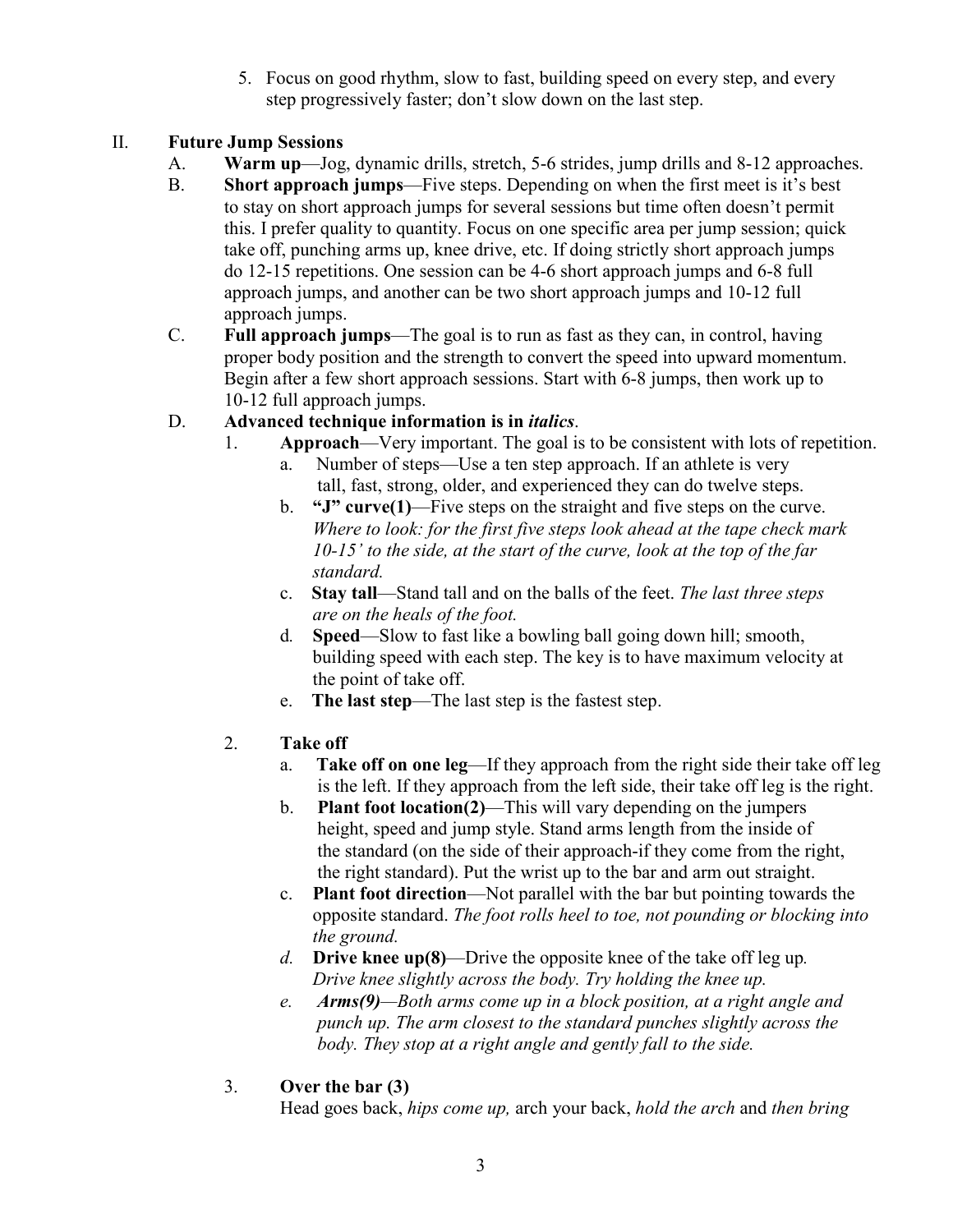the chin to the chest in order to finish or close the jump. Landing is on the shoulders and the upper middle of the back. The goal is to jump over the bar at the center point.

## III. Typical Technique Troubles

## A. Leaning into the bar

- 1. Do a three step walking approach drill. Focus on movement up and away from the bar. The knee comes across the body and stays up, arms in a right angle punch up, lean your body slightly away from the bar, roll feet from heel and extend up on the toes, and away from the bar.
- 2. Do short approach jumps while placing something in the opposite hand of the take off leg, make sure it's light with no sharp edges. This makes the athlete naturally work their arms more. Practice punching arm up and across the body at take off. Arms don't go higher than a right angle and only slightly above the head.
- 3. Make sure the approach is not too fast.

## B. Inconsistent approach

- 1. Determine the following: are they practicing their approaches? Are they incorrectly taking bouncy steps at the beginning of the approach? Is their first step consistent? Is the first step too fast or slow? Are they leaning too far forward in the beginning? Are they incorrectly going from fast too slow?
- 2. Listen for the sound of their steps. Have them count their steps:1,2,3…8, BA, BAA (faster steps). Make sure they increase their counting speed for each step.
- C. No arch—Incorporate box drills and more box drills. Try cue phrases: "squeeze your butt cheeks together, squeeze your shoulder blades to the pit, press hips to the sky, pinch a quarter with your bottom."
- D. Cutting off the curve—Put tape down for each step on the curve and make sure they stay on the outside of the tape. Have them look at the opposite standard, eye level, on the curve.
- E. Too slow—Practice approaches focusing on increasing speed with each step. Make sure they're not starting too fast and slowing down. Have them count their steps:1,2,3…8, BA, BAA (faster steps). Make sure they increase their counting speed for each step. Have them listen to their steps.
- F. Blocking, pounding into the ground—Pounding the ground at takeoff is wasted energy into the ground. Do short approach jumps focusing on being light, quick, rolling feet heel to toe, and running off the ground.

## IV. Workouts

- A. Warm ups—Jog, dynamic drills (ABC drills walking and jogging, crossovers, high knees, etc.), stretch, and strides.
- B. Running—Pre-season is the time to get in shape and allows for a greater range and longer distances. The distance shortens the closer to competition season. More sprints at 70-85% effort, keep sprints under 300 meters, more 30-80 meters, 100- 150 meters, and 200 meters. The closer to the most important meets the shorter the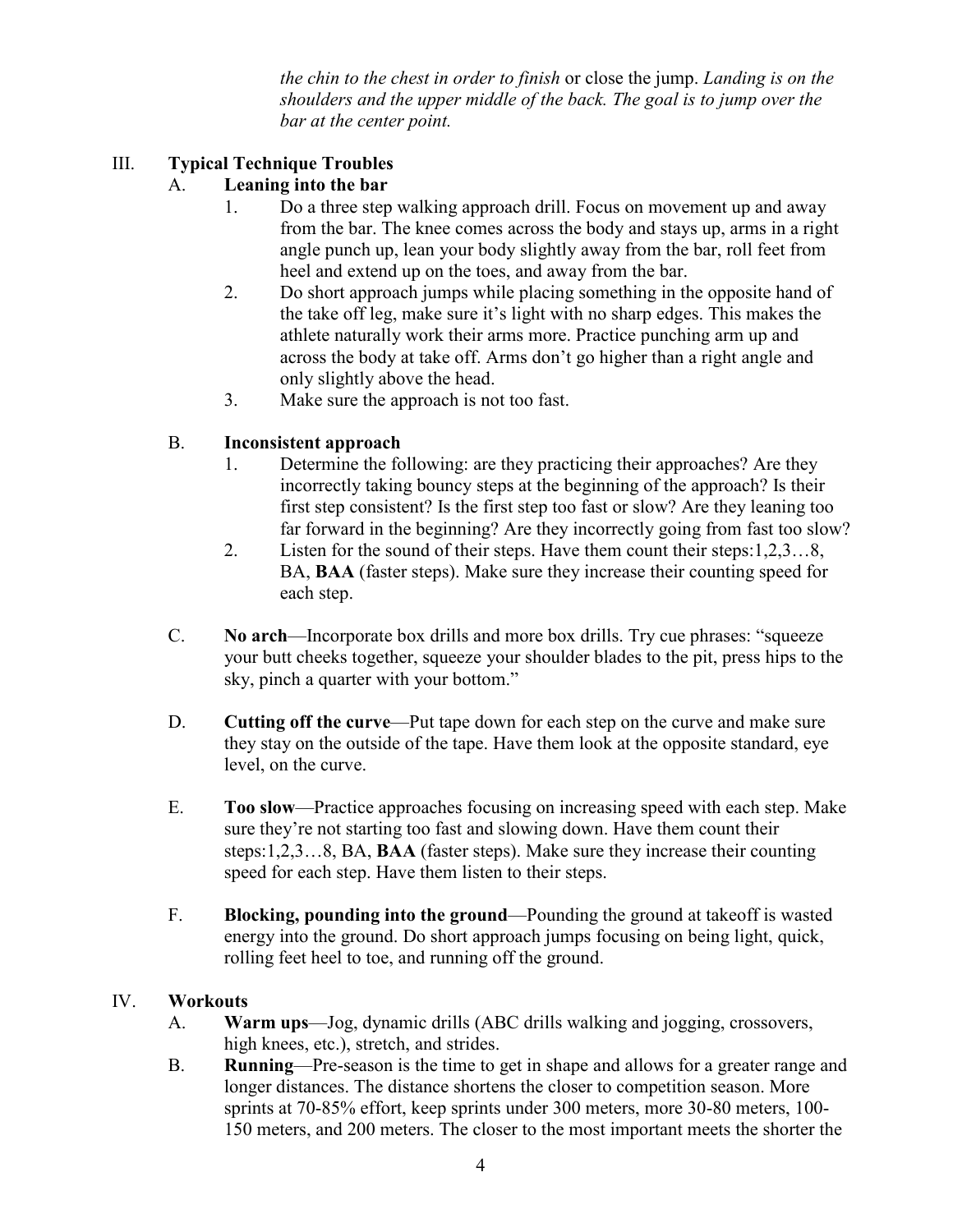sprints; ie. 30-60 meters, effort increases up to 95%, lower repetitions, and rest increases.

- C. Plyometrics—Pre-season: Three days per week. During season: Two days per week, decreasing repetitions as the season progresses, eliminating all together before the most important meets. Can be done after jump sessions.
- D. Weight Training—Three days per week during pre-season. Incorporate a total body workout, including abdominals, back, and hamstrings which are often neglected. As meets increase in importance reduce lifting to two days per week and delete lifting completely seven to ten days prior to most important meets. Continue working abdominal muscles.
- E. Jump drills—As discussed previously.
- F. Jumping—Two to three days per week during pre-season, two days during the season, and reduce to one day per week before the most important meets. The last four to six weeks of competition season, and after they know how to jump, move to full approach jump sessions at the beginning of the week and short approach jump sessions in the middle of the week.

## V. Competing

- A. Be prepared—Arrive at least one hour before scheduled competition time, bring tape measure, tape, water, sweats and jump shoes.
- B. Warm up—Perform a proper warm up, get marks, do bridges, three step pop ups (3 sets of 3 reps), five to six approaches, one short approach jump if desired and a couple of practice jumps.
- C. Peaking for meet performance—Depends on the athlete. Discover what works best for each athlete during the season; rest the day before the meet or two days before with a light workout (warm up, stretch, pop up drills and light sprints) the day before. Before your biggest meets; decrease practice jump sessions to once in the beginning of the week, increase rest, higher quality practices with lower repetitions and shorter running distances.
- D. Be aware—Make sure position of the pit is not breaking the plane of the bar or sitting on the standards. Point this out to the meet official gently.

## VI. Dealing with typical high jump injuries

- A. Jumpers knee—Pain in the middle, inside of the knee. Do leg extensions, but only the last 10%-15% to straight leg position, low weight, two sets and work up to fifteen repetitions, two times per week. Immediately do hamstring curls, but only the first 10%-15%, heavier weight, three sets of ten to twelve repetitions. These exercises are excellent for preventing jumpers knee.
- B. Ankle—Three way tube strengthening drills. Hook a therapy tube to a post; do inside rotation, flexion and extension. Do both ankles two to three times per week, ten to fifteen repetitions each.
- C. Shin splints—Walk on heels for prevention or if they already have shin splints. Tape feet: Put tape on the top of the foot, directly above the middle of the arch. Bring the tape to the outside of the foot, wrap under the foot, and pull up on the inside. Bring the tape back to top of the foot, tight but not too tight, and tear the tape. Do this again. Tape can be done over the socks or on the bare feet.
- D. Hamstring—I strongly recommend for athletes to see a chiropractor. I find this helps more than anything. Make sure if they're weight lifting they're doing hamstring curls. Ice and massage can help. Warm the hamstring before workout.